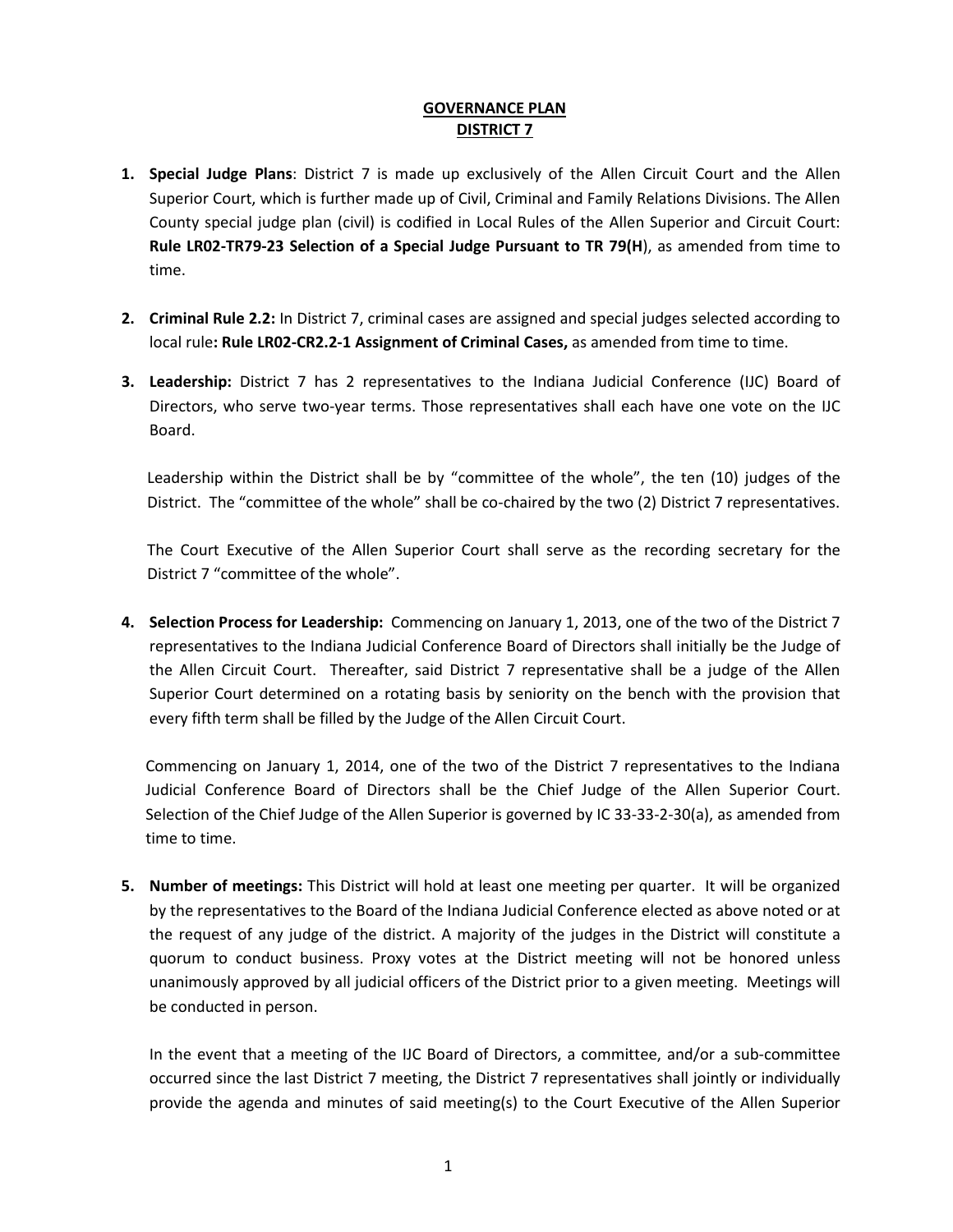Court (Recording Secretary) who shall distribute same to the "committee of the whole" prior to or at the next District 7 meeting.

If no minutes have been prepared for a committee, and/or a sub-committee meeting on which the District 7 Representative serves, then the Representative shall prepare a written summary in lieu thereof and submit same to the Court Executive of the Allen Superior Court (Recording Secretary) for distribution to the "committee of the whole" prior to or at the next District 7 meeting.

- **6. District Activities:** Judges of the District have many cooperative projects including but not limited to:
	- a) Problem solving courts including Drug Court, ReEntry Court, Restoration (certified mental health) Court, HOPE probation and the Indiana Foreclosure Prevention Project.
	- b) Our District shares judicial resources whenever possible, including courtroom space, personnel, etc.
	- c) Allen County Adult Probation Department serves the Circuit and Superior Courts and is administered by the Allen Circuit Court.
	- d) Allen County Community Corrections serves the criminal jurisdictions of the Allen Superior Court and the Allen Circuit Court. Judges of both courts serve on the Community Corrections Advisory Board.
- **7. Local Rules:** Local rules of Allen Circuit and Superior Courts represent the rules of District 7.
- **8.** Compliance: Our District Plan complies with the minimum requirements for District governance contemplated by AR 3(B). A 75% majority of the judges in the District agreed to this plan. It will remain in effect until further notice.

## **Approved**:

\_\_\_\_\_\_\_\_\_\_\_\_\_\_\_\_\_\_\_\_\_\_\_\_\_\_\_\_\_\_\_\_ \_\_\_\_\_\_\_\_\_\_\_\_\_\_\_\_\_\_\_\_\_\_\_\_\_\_\_\_\_\_\_\_ Allen Circuit Court **Allen Superior Court** Allen Superior Court

Thomas J. Felts, Judge Date David J. Avery, Chief Judge Date

Nancy E. Boyer, Judge Date Allen Superior Court

\_\_\_\_\_\_\_\_\_\_\_\_\_\_\_\_\_\_\_\_\_\_\_\_\_\_\_\_\_\_\_\_